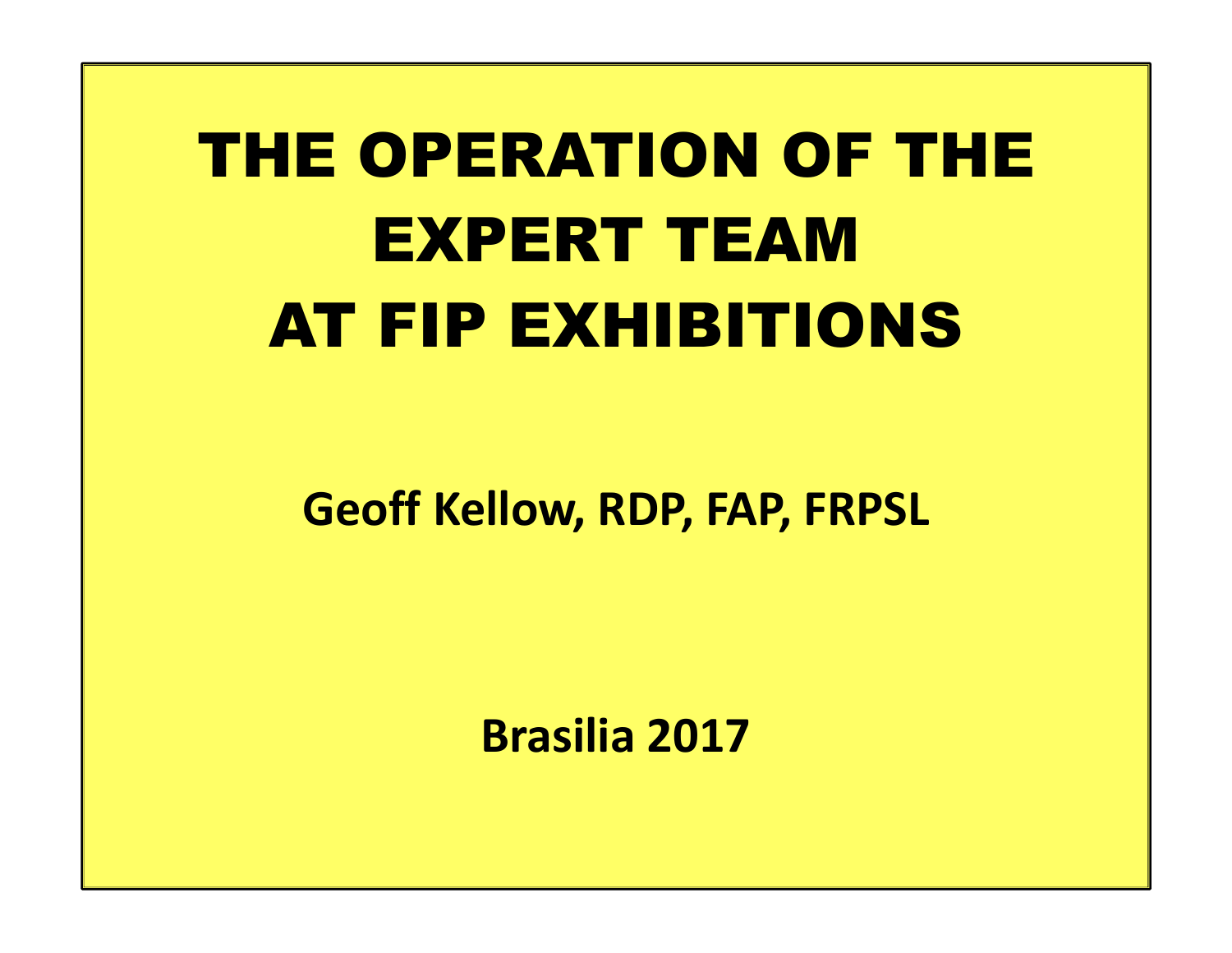# The Expert Team's Role

- To check exhibits for any forged or otherwise dubious items
- To verify the existence of authenticated certificates
- To recommend appropriate actions in cases where forgeries, fakes, repaired or doubtful items are identified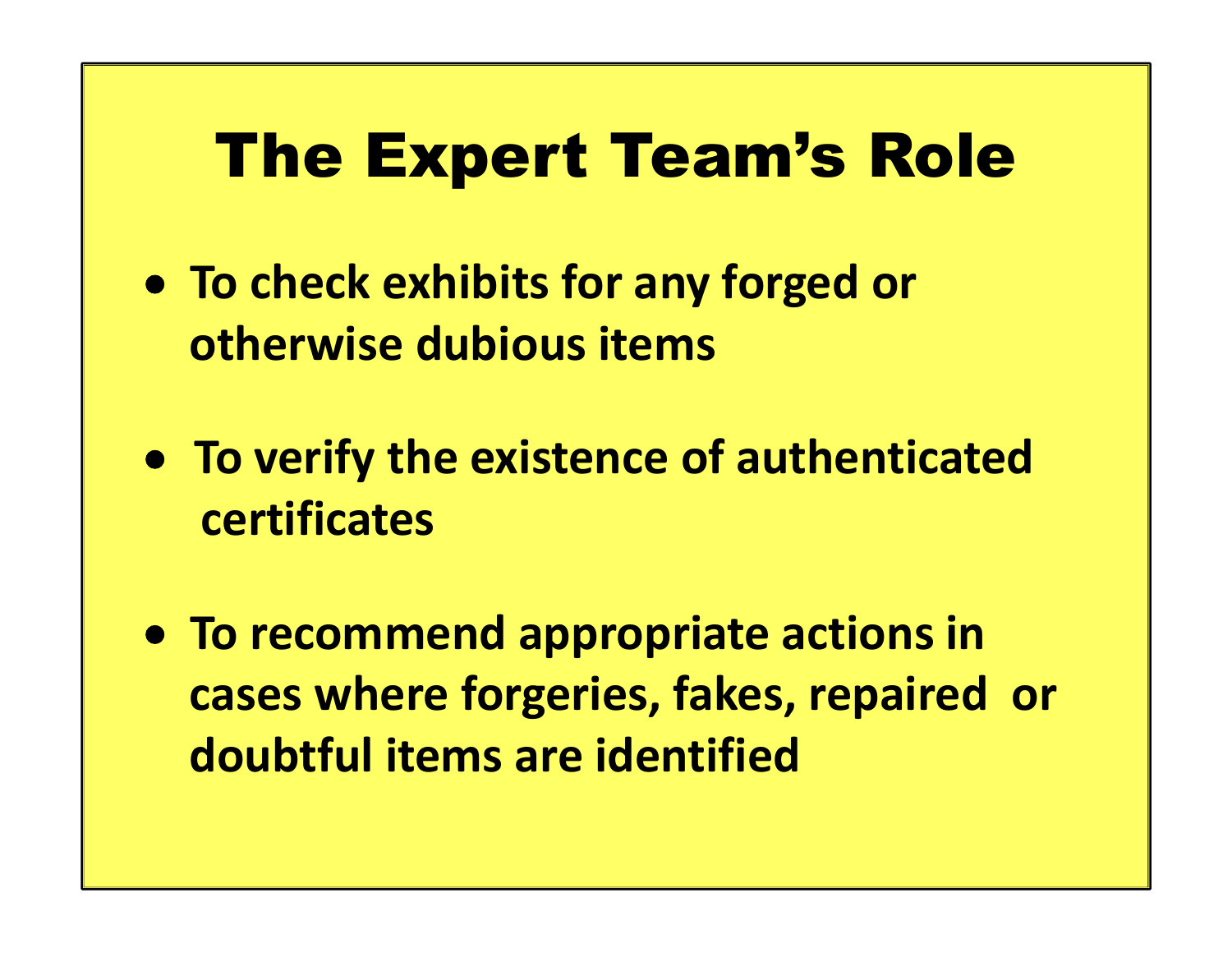## Composition of the Expert Team

- Usually three or four members with a designated Team Leader
- Members preferably with a range of specialised knowledge in different areas
- **Selected by Exhibition Management in** consultation with FIP Consultant, subject to ratification by FIP Board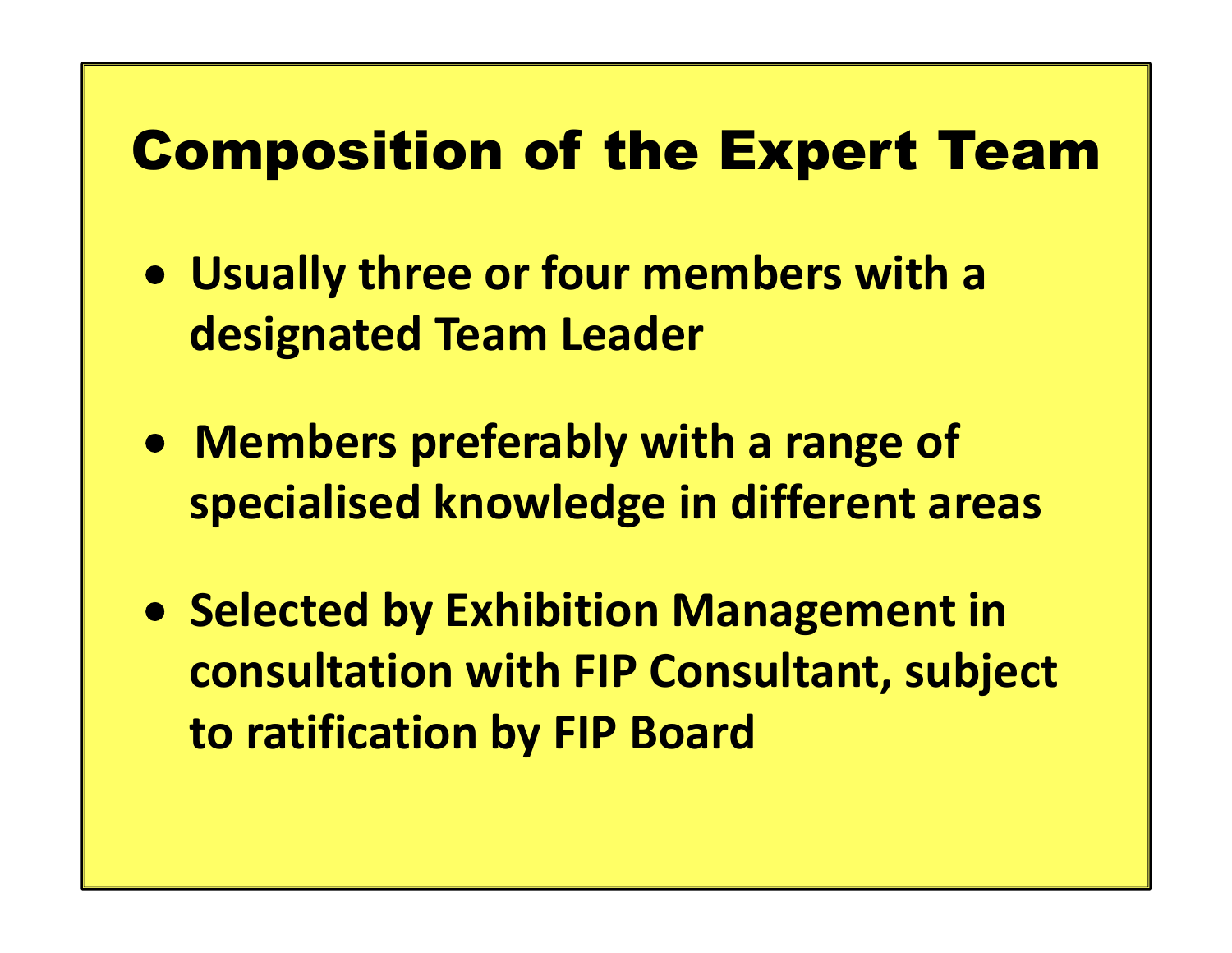## Requirements of the Expert Team

- Expert Team operates independently of the Jury
- Provided with a separate room or enclosed compartment within the Jury Room
- Necessary equipment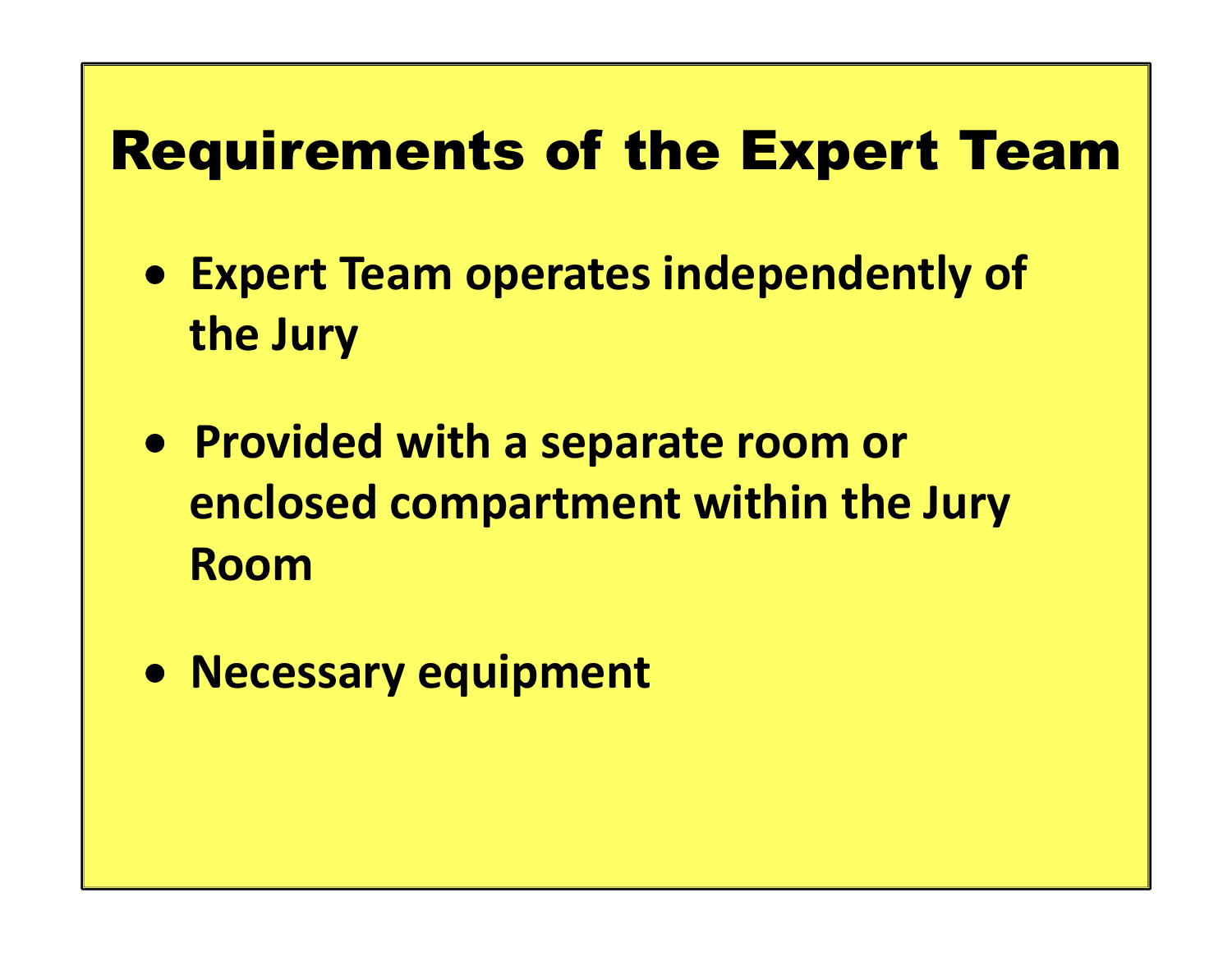# Equipment

- Computer
- **Scanner**
- Colour Printer
- Thumb Drive to transfer records to FIP **Secretariat**
- English-speaking assistant proficient in the operation of the computer and scanner.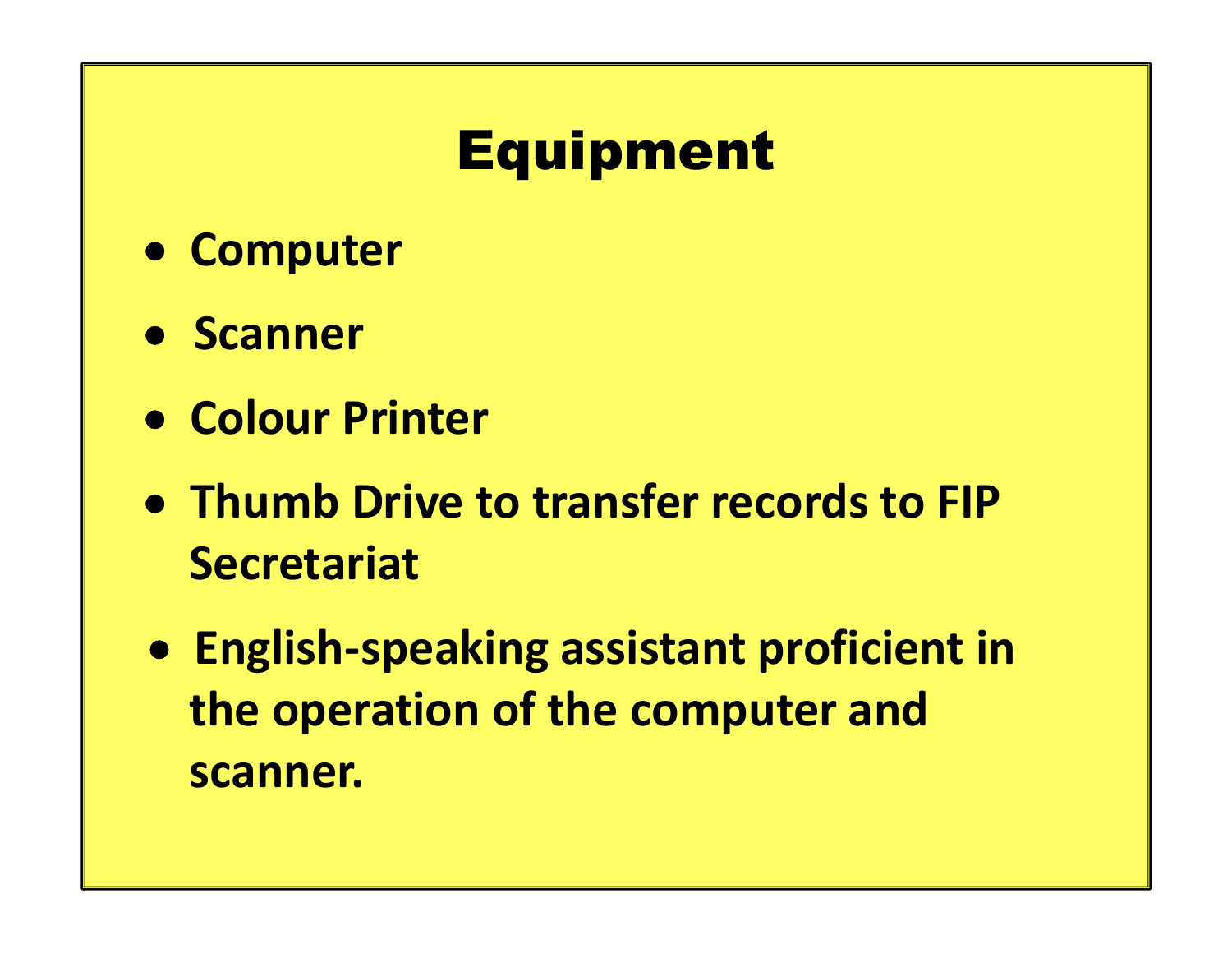# Preparatory Work

Review of previously identified items in exhibits at the forthcoming exhibition

- **The Exhibition Organiser supplies to the FIP** Secretariat a complete list of all accepted exhibits, at least two months prior to the exhibition.
- From FIP records, items in those exhibits that required action are identified.
- The paperwork (together with scans) of those items are forwarded to the Expert Team Leader, together with e-mail addresses of the relevant National Commissioners.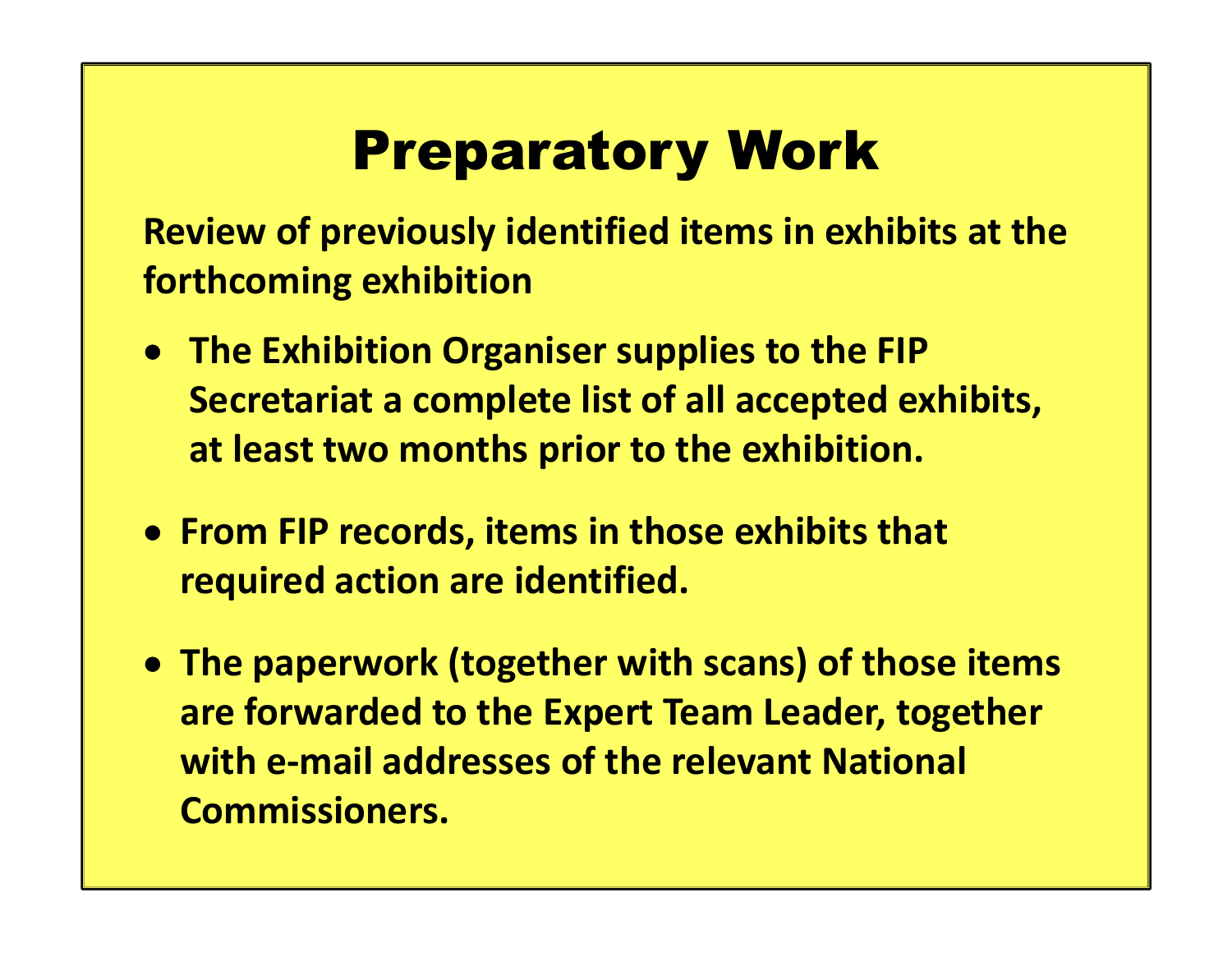## Preparatory Work

- The Team Leader e-mails the National Commissioners attaching the relevant paperwork for their exhibitors, and asking them to contact those exhibitors to determine whether:
	- A certificate has been obtained for an item where it was requested (a scan to be forwarded to the Team Leader); if no certificate, that the item will be removed from the exhibit
	- Any item asked not to be exhibited again has been removed from the exhibit.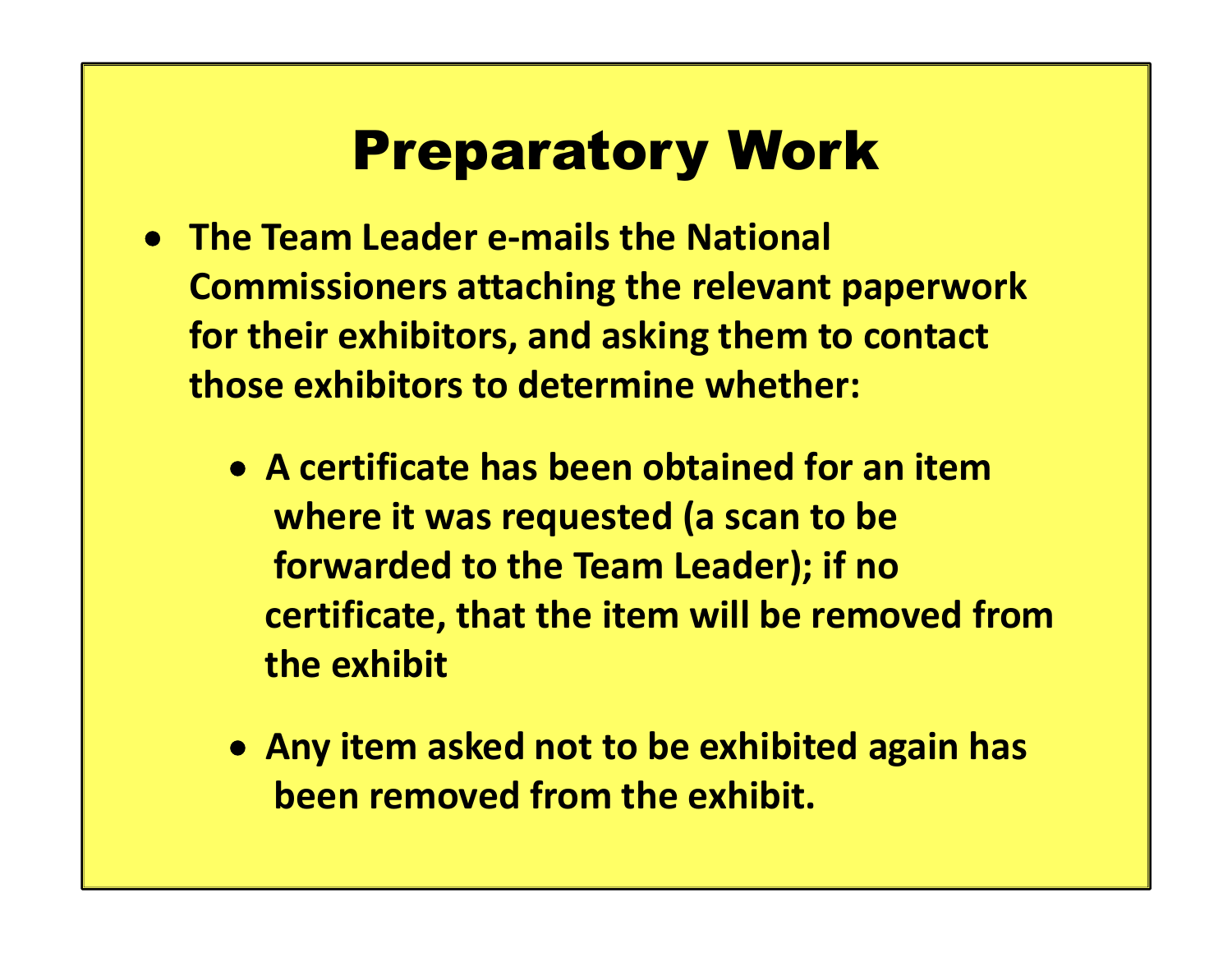# Preparatory ERASILIA 2017: Review of Exhibit Queried at Previous Exhibition<br>Country of exhibitor:

**• The information** received back from the exhibitors via the National Commissioners is transferred to a review form.

#### FIP WORLD STAMP EXHIBITION

Frame No

Previous Ref No.

BR 17 Exhibit No

#### **Observations/Comments:**

Certificate provided (BR17) - to photo copy for file Certificate not provided (BR 17) Item not exhibited (BR17) Did not improve description (BR17) Exhibit absent (BR17) No Action (BR17) as per previous decision See below:

#### **Recommendation:**

No action = NA (BR17) Do not exhibit again = DNE (BR17) New Certificate required (BR17) Deduct 5 point (BR17) see below:

**Expert Group Team Leader** 

Date

Signature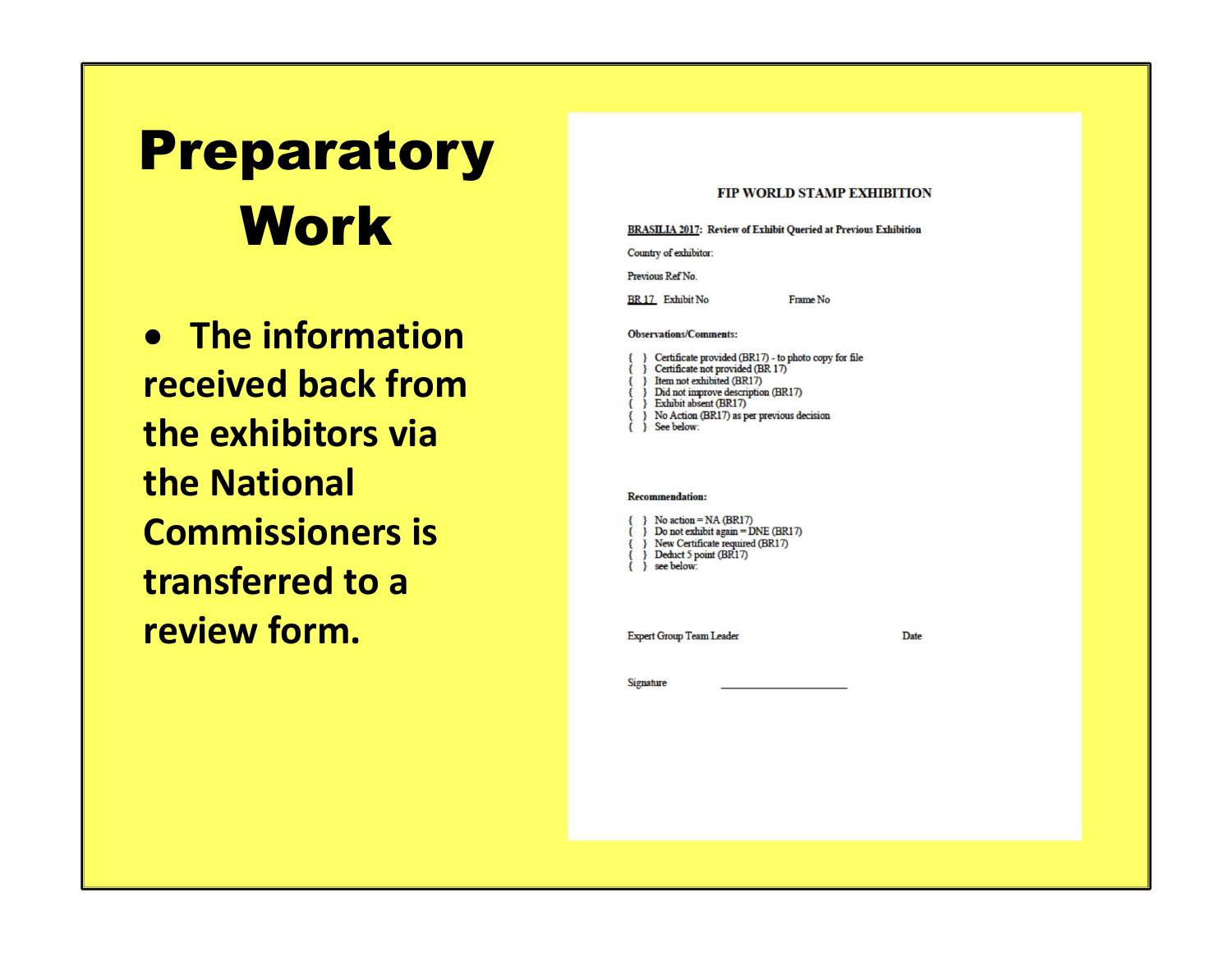# First Jury Meeting

- The Team Leader is invited to address the Jury regarding the requirements of the Expert Team.
- Items for consideration by the Expert Team may be taken from all classes including YOUTH GROUP C (19-21 years old) exhibits.
- Jury Teams are reminded of the last time for Evaluation Forms to be submitted to the Expert Team; this is generally at the end of the second day of judging.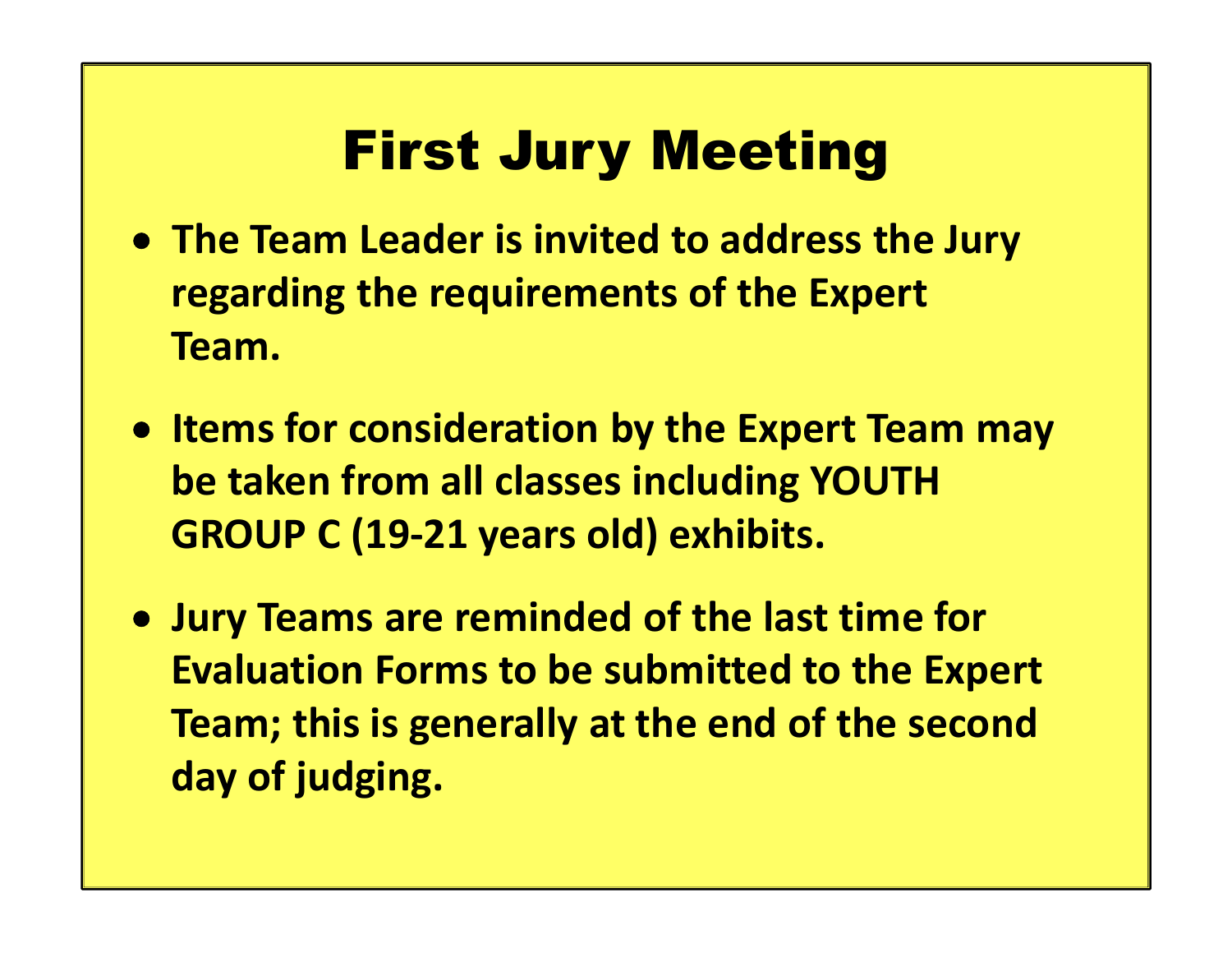# Work at the Exhibition

- **Work at the Exhibition**<br>1. Checking of items questioned at previous<br>exhibitions. exhibitions.
	- **Ensuring that items stated to have been** removed from exhibits are absent.
	- Identifying and checking items in Exhibits where National Commissioners have failed to provide information. (Commissioners should have given full co-operation in advance).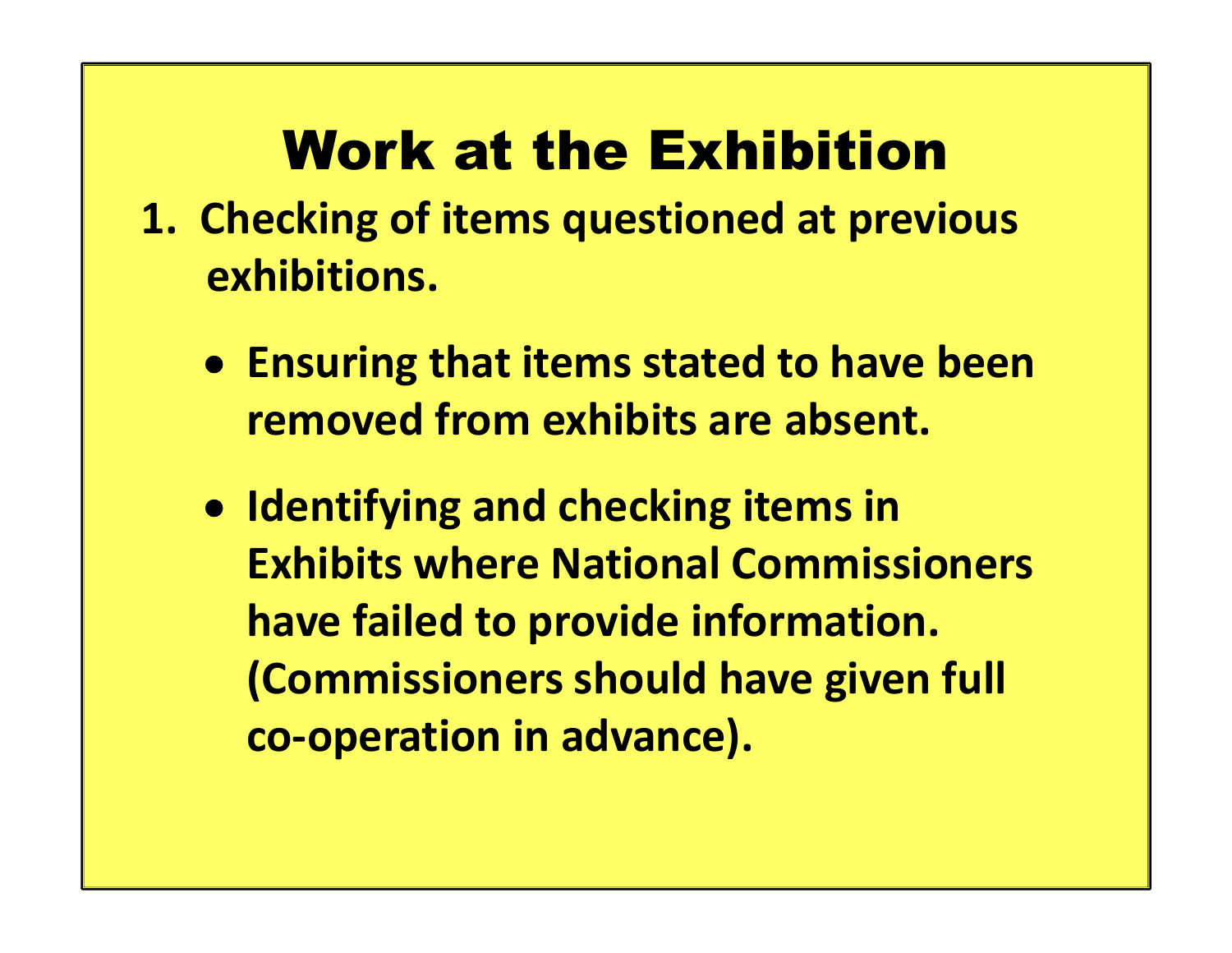# Work at the Exhibition

- **2. Checking all exhibits in the Exhibition**<br>2. Checking all exhibits in the Championship<br>Class for any questionable items. Class for any questionable items.
- 3. Expert Teams members will then make examinations of exhibits at random, but most likely concentrating on their areas of expertise.
- 4. As many items as possible are identified, although there is an upper limit as to the number of items that can be processed in the Jury time available.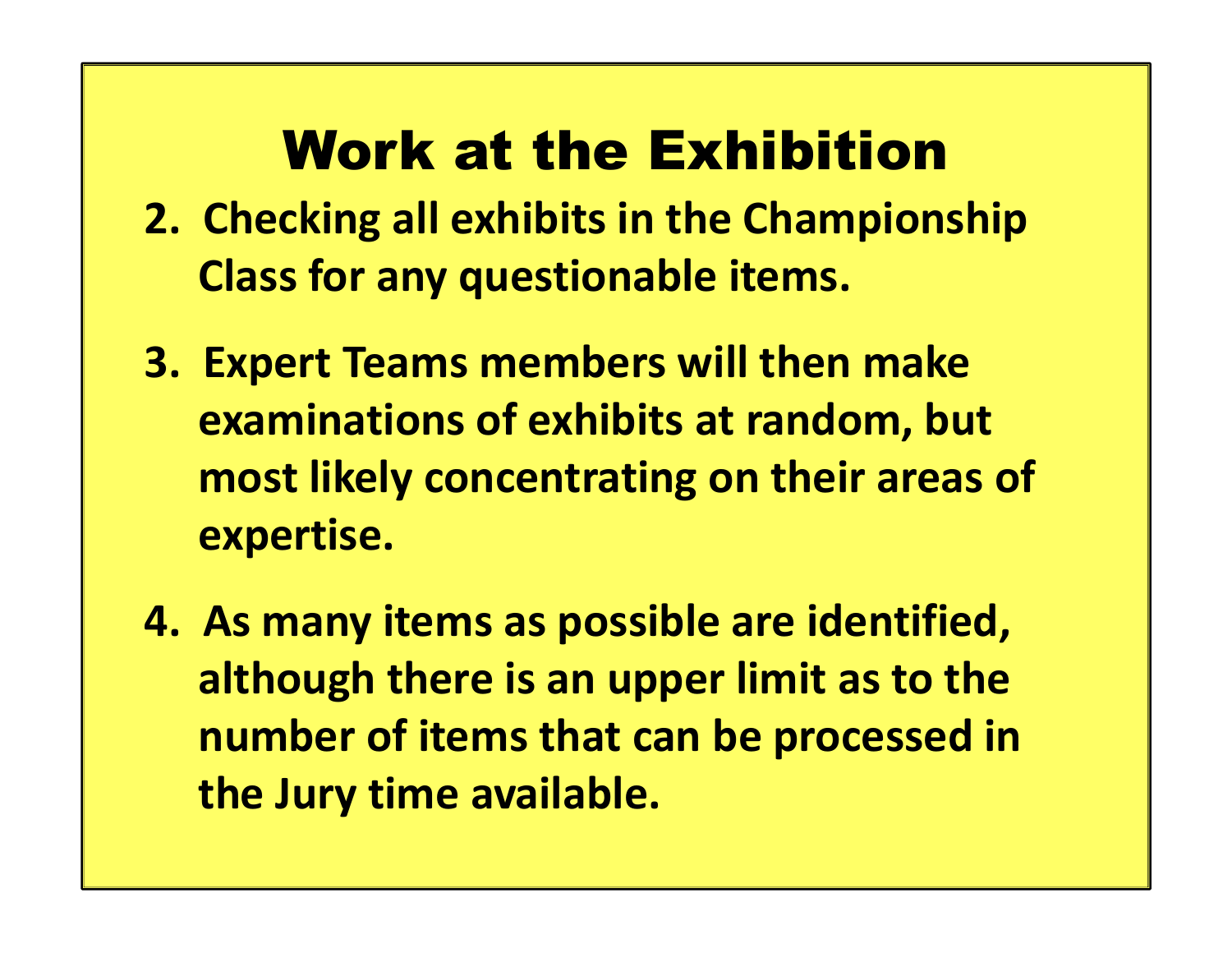# Evaluation Form

For the Expert Team members and Jury to fill in

| $\overline{2}$<br>3<br>$\overline{4}$                             |                                                                                                                                              | The Registration Form is meant to register one philatelic item only.        | If there are more than one item in an exhibit sheet that are seeking opinion, please use a second Registration Form for the second item, etc<br>A set of stamps on an exhibit sheet that are seeking the same opinion may be grouped under one Registration Form. |             |  |                                                                           |
|-------------------------------------------------------------------|----------------------------------------------------------------------------------------------------------------------------------------------|-----------------------------------------------------------------------------|-------------------------------------------------------------------------------------------------------------------------------------------------------------------------------------------------------------------------------------------------------------------|-------------|--|---------------------------------------------------------------------------|
| (B) Registration Information                                      |                                                                                                                                              |                                                                             |                                                                                                                                                                                                                                                                   |             |  |                                                                           |
| From Team #                                                       | Team<br>Leader                                                                                                                               |                                                                             | Exhibit                                                                                                                                                                                                                                                           | Exhibit #   |  |                                                                           |
| Name of Exhibitor                                                 |                                                                                                                                              |                                                                             | Class<br>Country of Exhibitor                                                                                                                                                                                                                                     | Frame #     |  | Sheet $#$                                                                 |
| Title of Exhibit                                                  |                                                                                                                                              |                                                                             |                                                                                                                                                                                                                                                                   |             |  |                                                                           |
|                                                                   |                                                                                                                                              |                                                                             |                                                                                                                                                                                                                                                                   |             |  |                                                                           |
| Nature of Opinion(s) Sought:                                      |                                                                                                                                              |                                                                             |                                                                                                                                                                                                                                                                   |             |  |                                                                           |
|                                                                   |                                                                                                                                              |                                                                             |                                                                                                                                                                                                                                                                   |             |  |                                                                           |
|                                                                   |                                                                                                                                              |                                                                             |                                                                                                                                                                                                                                                                   |             |  |                                                                           |
| (C) Expert Group's Action<br>Was the item taken out of the frame? |                                                                                                                                              | Yes                                                                         | No                                                                                                                                                                                                                                                                |             |  |                                                                           |
| Was the commissioner present?<br>Opinion of Group                 | Forgery<br>Genuine<br>Repaired                                                                                                               | <b>Yes</b><br>Not as described<br>Cleaned/tempered<br>Stamp does not belong | No<br>Stamp(s) is missing<br>Stamp(s) has been added<br>Cancellation has been improved                                                                                                                                                                            | Photocopied |  | Photographed/scanned<br>Cancellation is forged<br>Cancellation is redrawn |
| Remarks & Recommendations:                                        | No action required (NA)<br>las to be certified (CR)<br>Not to be shown again (DNE)<br>No action required but to improve in description (NAI) |                                                                             | Downgraded one level (DO)<br>Downgraded two levels (DT)<br>Exhibit disqualified (ED)                                                                                                                                                                              |             |  |                                                                           |
| Others:                                                           |                                                                                                                                              |                                                                             |                                                                                                                                                                                                                                                                   |             |  |                                                                           |
| Date                                                              |                                                                                                                                              | Signature (Expert Group Team Leader):                                       |                                                                                                                                                                                                                                                                   |             |  |                                                                           |

**REGISTRATION FORM** 

**AUSTRALIA 2013** 

Request to the Expert Group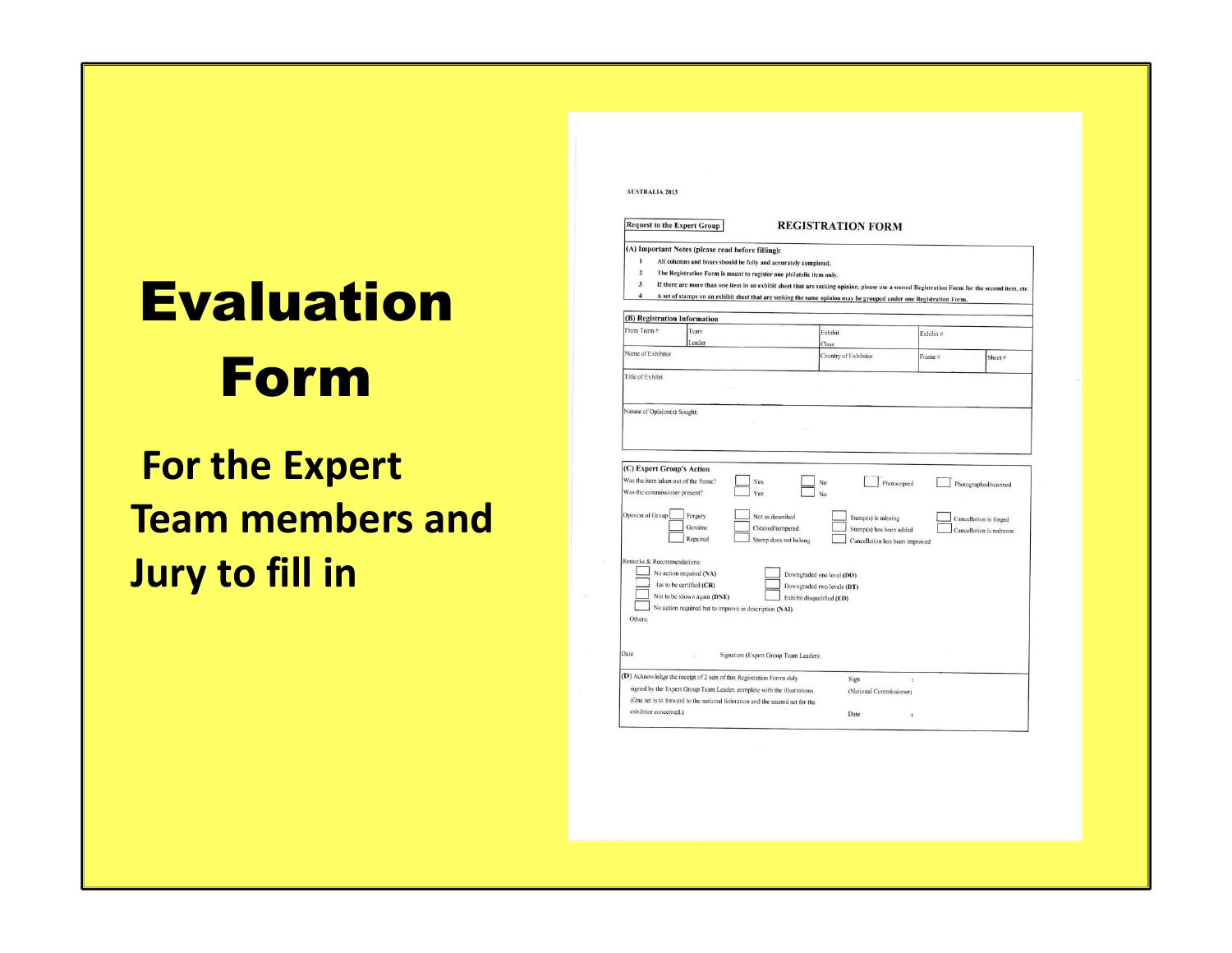## Evaluation Form

- A form must be completed for each item, even if these are similar items on the same exhibit page.
- The form must be completed fully to enable unique identification within the exhibit of the item in question.
- The form should indicate the reason for the item being questioned.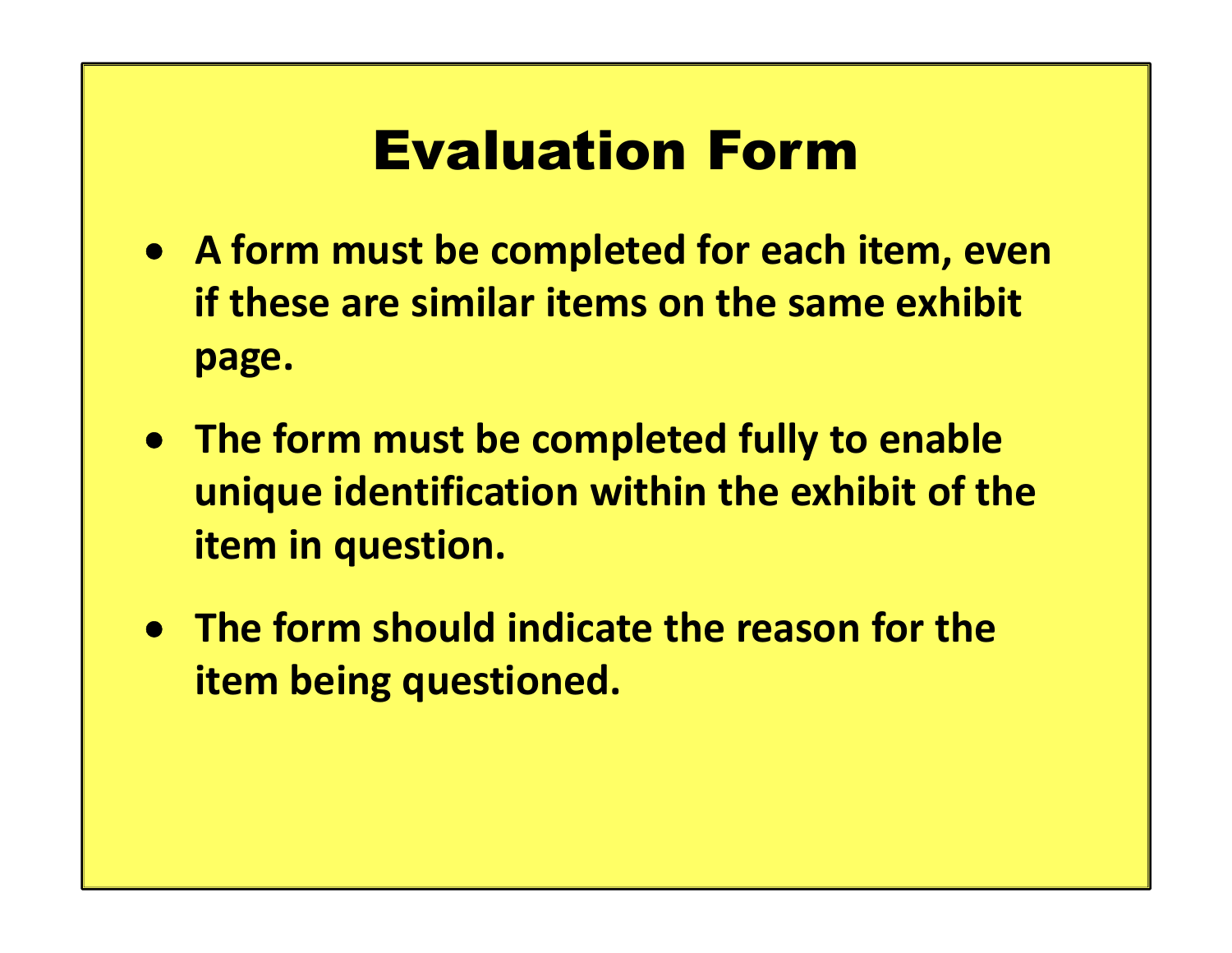- All Evaluation Forms received by the Expert Teams are examined, and a list of the Countries from which the relevant exhibits come is compiled.
- An early morning time is set for the Expert Team to visit the Commissioner's Room and announce those Commissioners who are required for dismounting of sheets.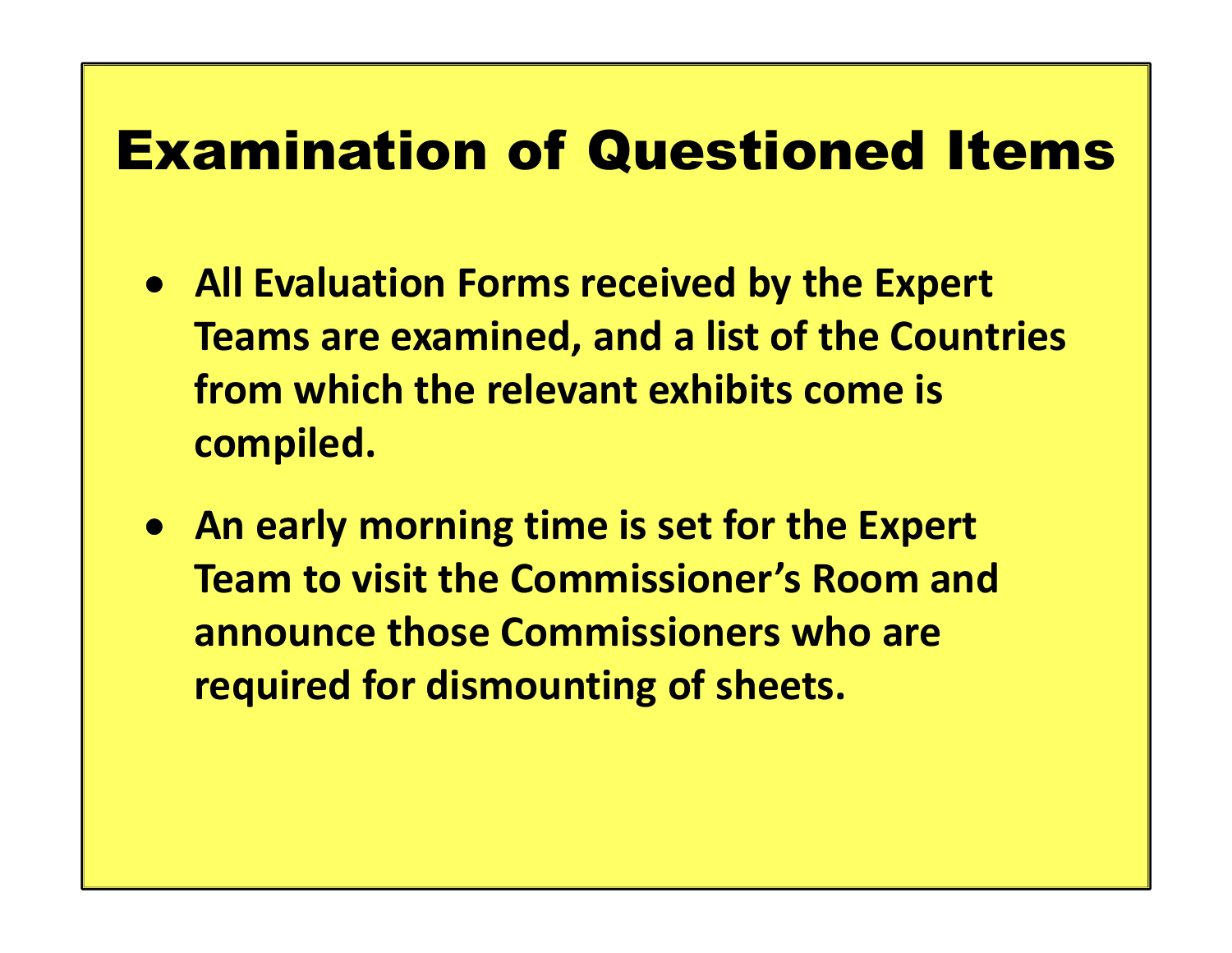- **The Exhibition Committee has organised** (preferably two) teams for the unlocking of the frames.
- At the frames the National Commissioner supervises the removal of sheets for his exhibitor(s), each sheet then being placed with its accompanying Evaluation form.
- A sheet is placed in the frame in position of The removed sheet indicating reason for its absence.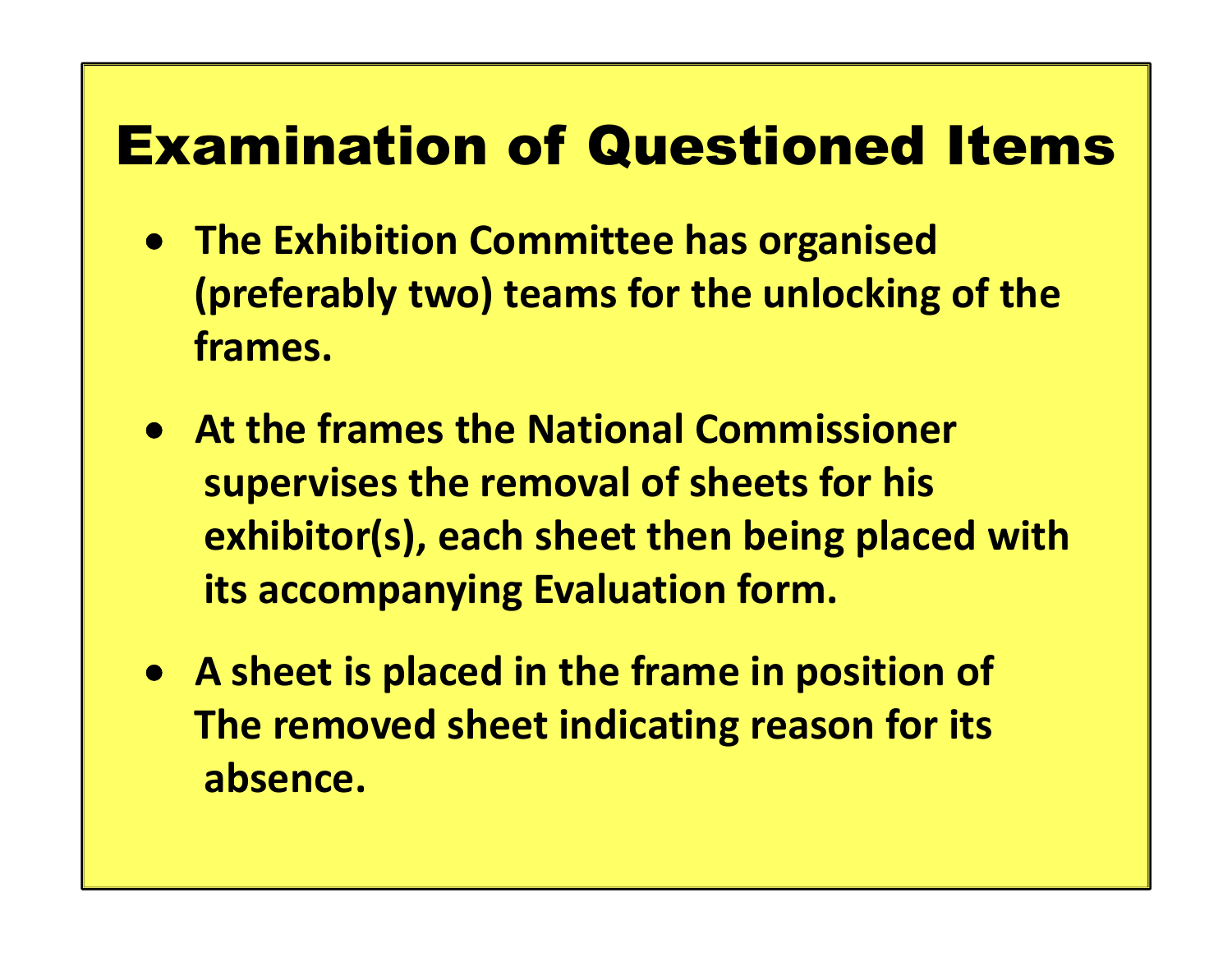THIS SHEET HAS **BEEN TEMPORARILY REMOVED BY THE ORGANISING COMMITTEE**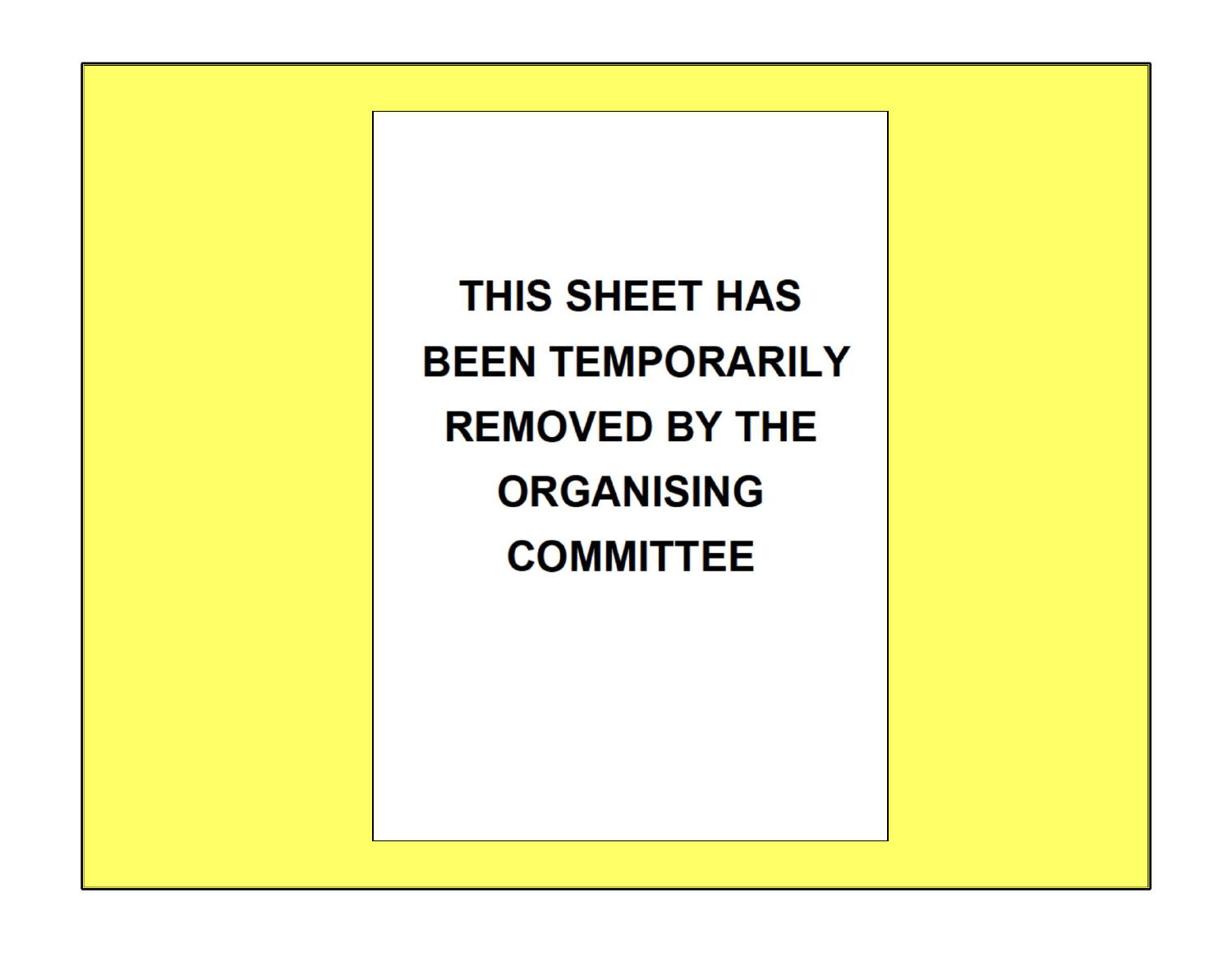In the Expert Team Room:

- Each removed sheet is scanned and three colour copies are printed with the questioned item indicated.
- Two additional copies of the evaluation form are photocopied.
- The Evaluation forms and colour copies are collated.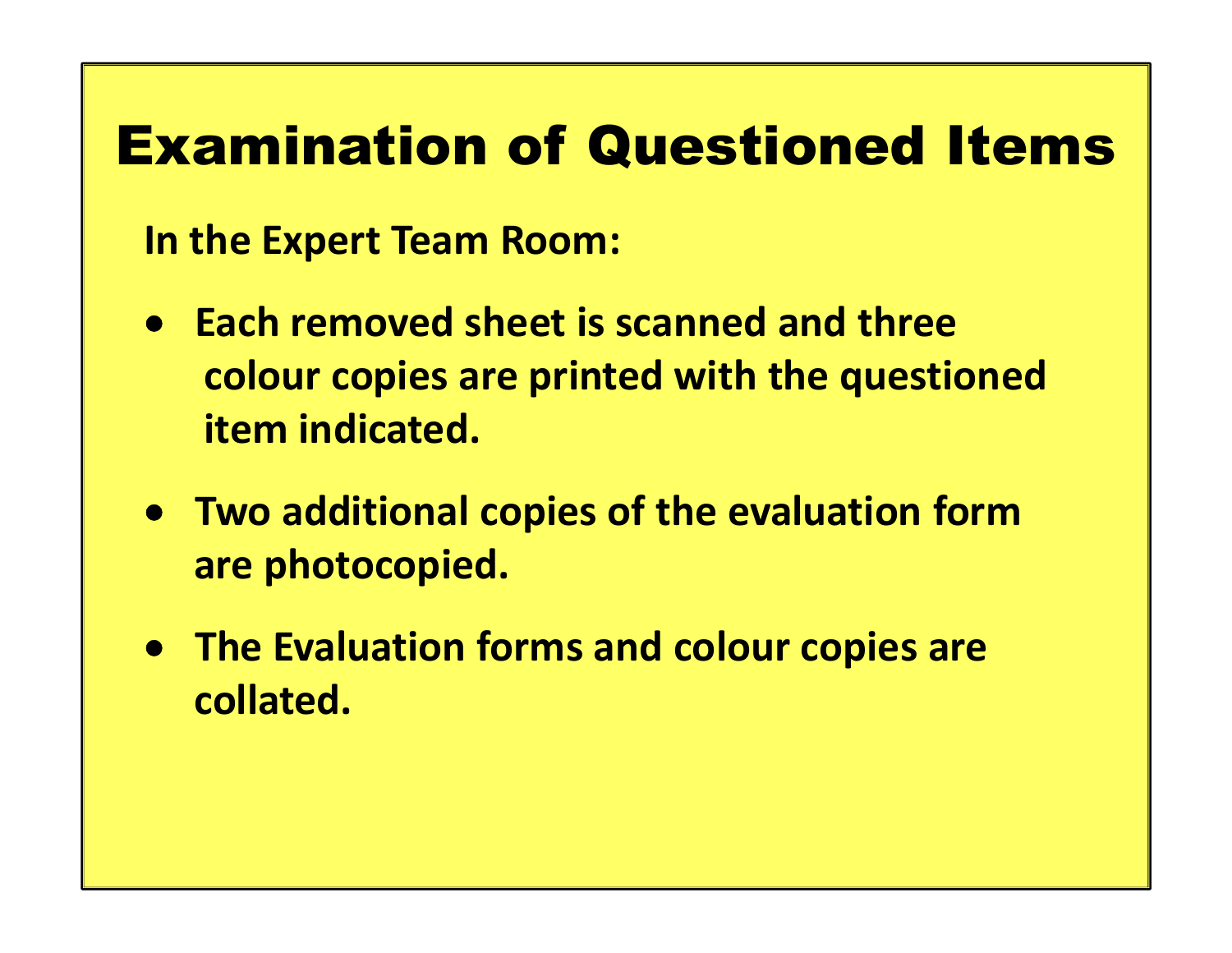• Each questioned item is given a unique identification code. **Exhibition: KR14** = Philakorea 2014<br> **Exhibition: KR14** = Philakorea 2014<br> **Exhibition: KR14** = Philakorea 2014<br> **Exhibition: KR14** = Philakorea 2014<br> **Exhibition: KR14** = Philakorea 2014<br> **Exhibit Number: 3-410** 

$$
\frac{kR14}{m}x/3-410/340674/100000
$$

- 
- Subject of Exhibit: MX = Mexico
- Exhibit Number: 3-410
- Frame Number: 34067
- Sheet Number: 4
- Position on sheet (if necessary): lower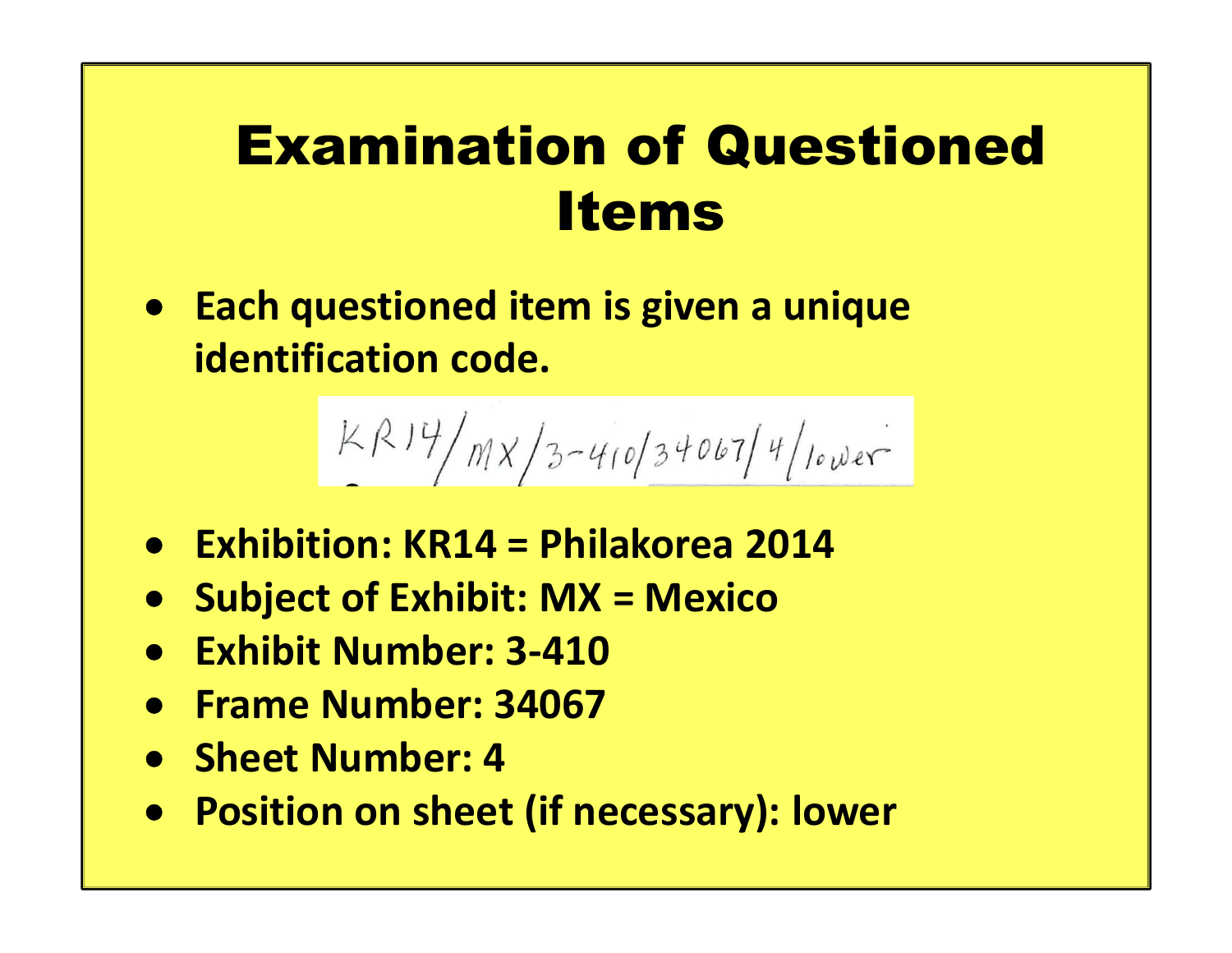- The Expert Team meets as a group and considers each questioned item in turn, and determines a recommendation.
	- This recommendation is generally one of three types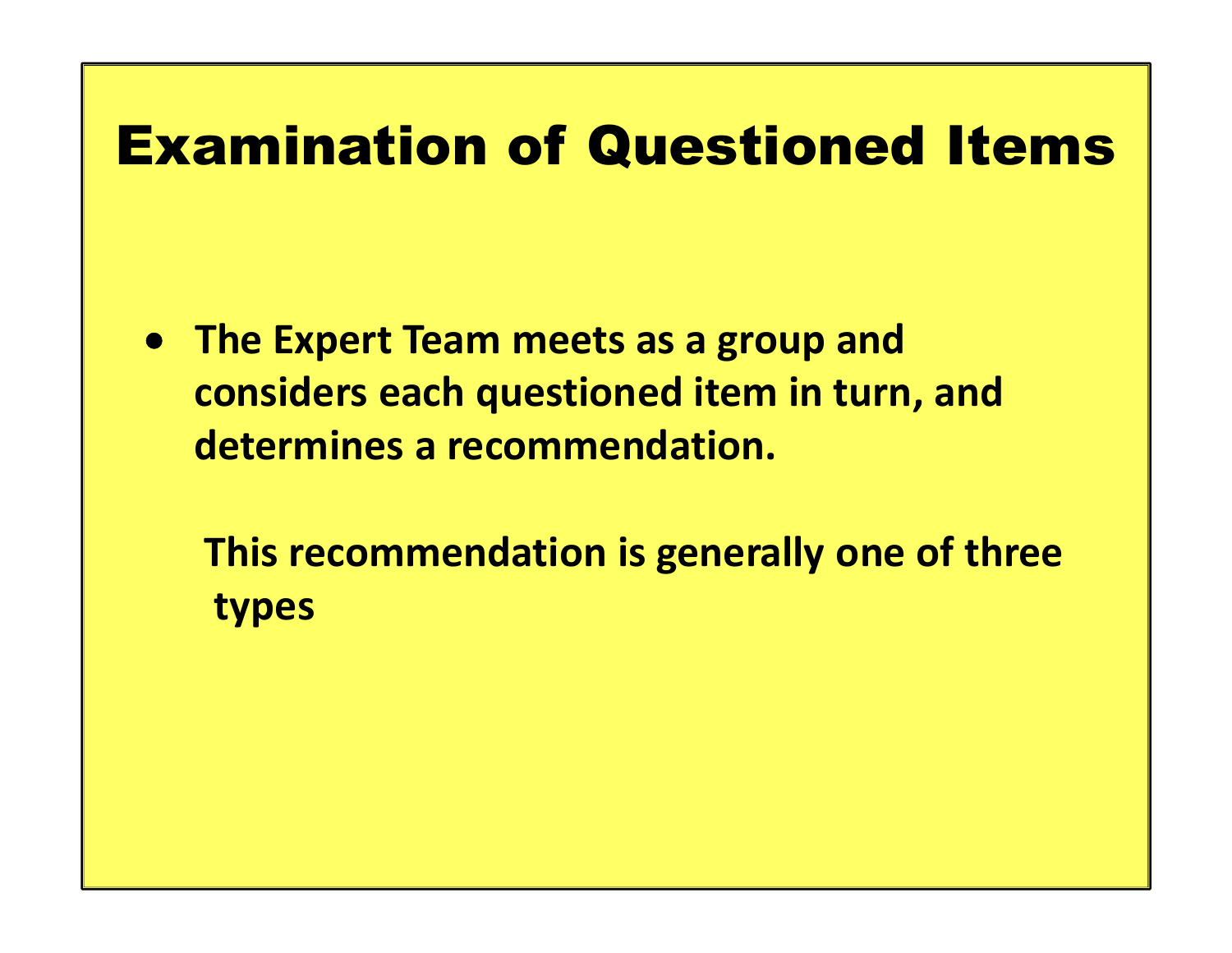- Examination of Questioned Items<br>• No Action Required the item is found to<br>be in good order. be in good order.
- **Examination of Questioned Items**<br>• No Action Required the item is found to<br>be in good order.<br>• Item Not to be Shown Again in the case<br>of very dubious items which are unlikely<br>to receive a certificate. of very dubious items which are unlikely to receive a certificate. • No Action Required - the item is found to<br>be in good order.<br>• Item Not to be Shown Again – in the case<br>of very dubious items which are unlikely<br>to receive a certificate.<br>• Certificate Required – if the item is to be<br>show
- shown again.
- Descriptions of items may need to be in improved or clarified.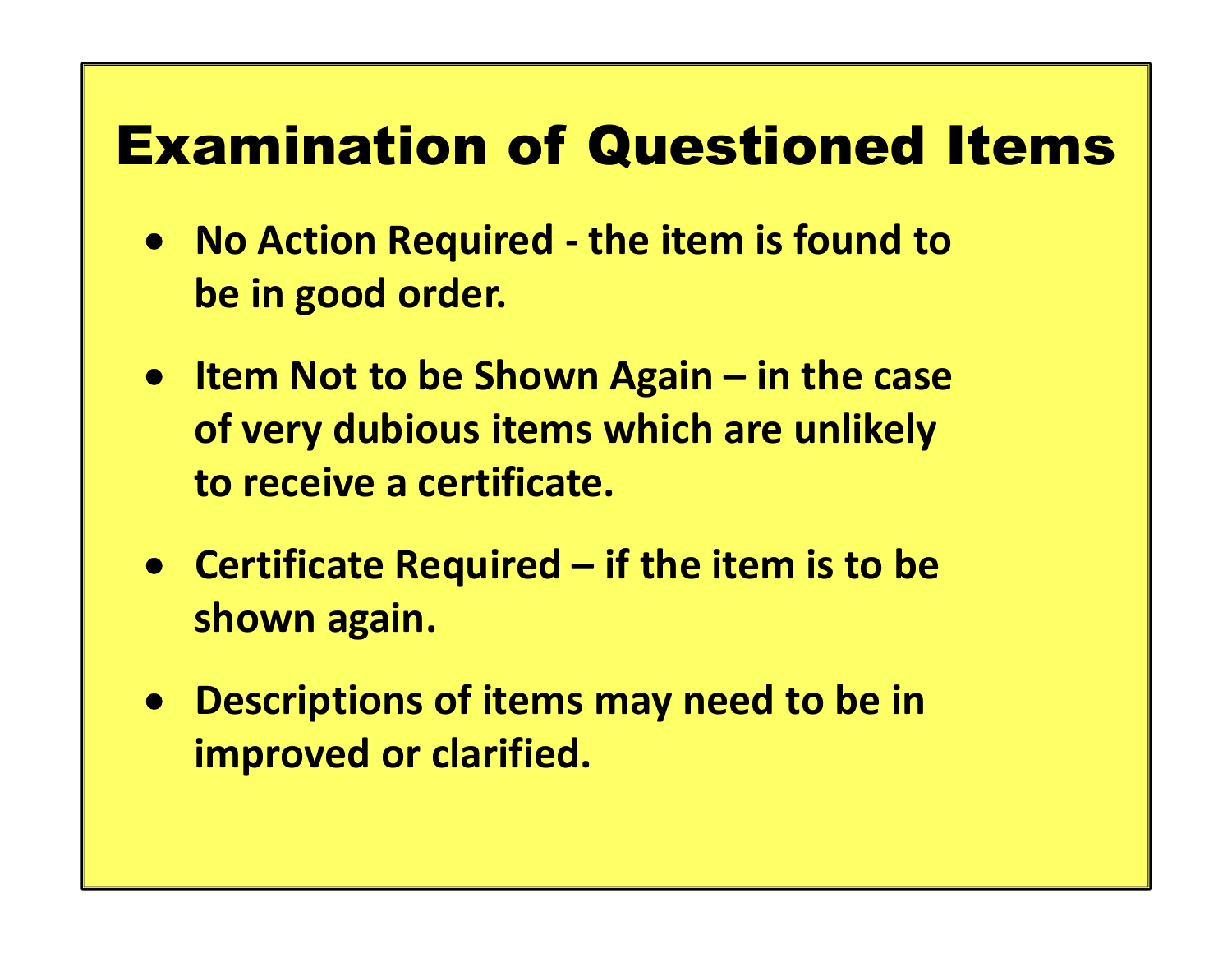## Return of Removed Sheets

- A time is set for return of removed sheets to **Return of Removed Sheets<br>
A time is set for return of removed sheets to<br>
the National Commissioners - preferably late in<br>
the afternoon of the same day as their<br>
removal.** the afternoon of the same day as their removal.
- With teams for the unlocking of the frames, the Commissioners replace the sheets in the frames.
- The presence of the Expert Team members is not required.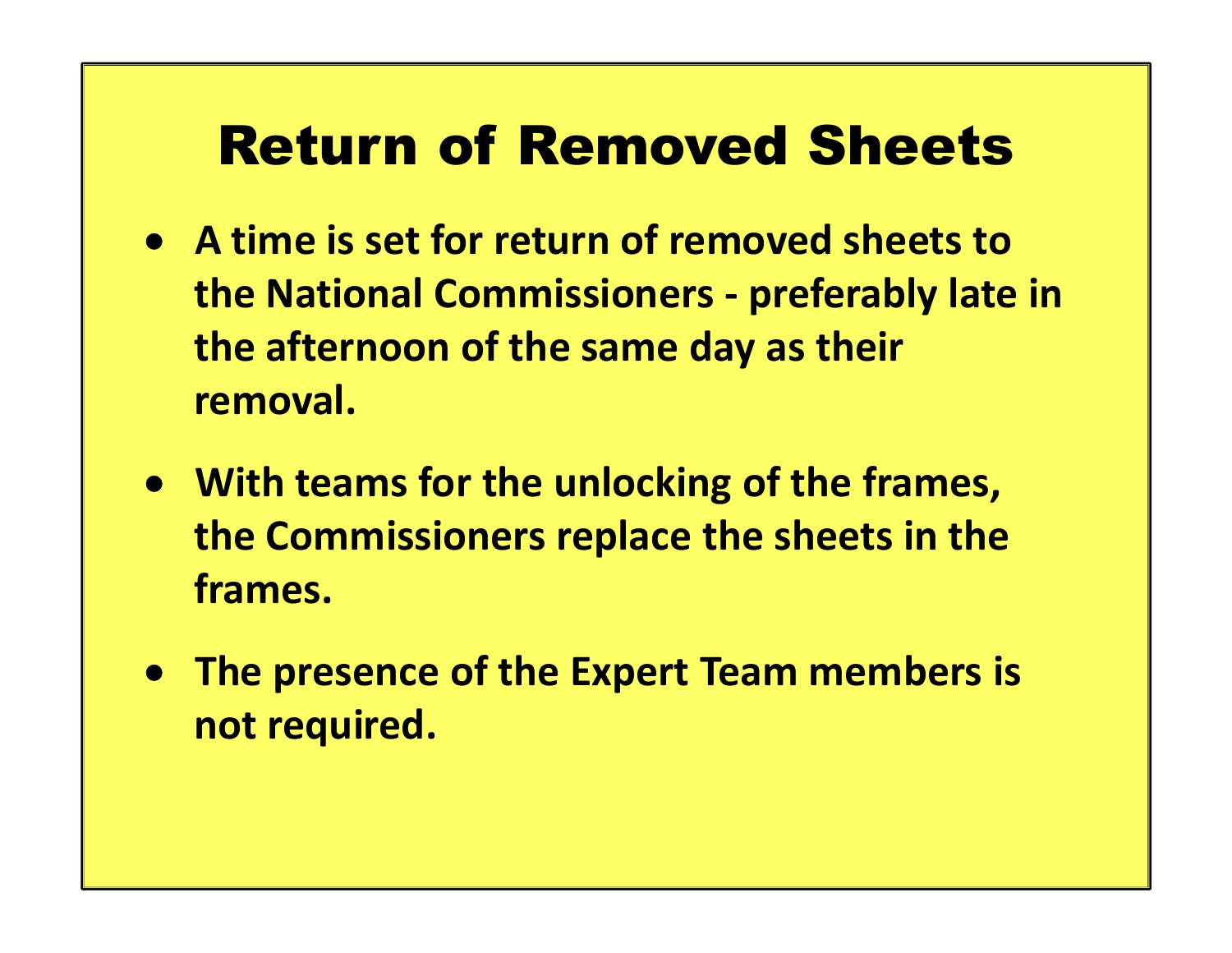## Distribution of Paperwork

- At the same time as return of sheets, the relevant paperwork is also returned to the National Commissioners. At the same time as return of sheets, the<br>relevant paperwork is also returned to the<br>National Commissioners.<br>The three sets of paperwork for each remov<br>item are distributed as follows:<br>1. To FIP Secretariat for FIP Records
- The three sets of paperwork for each removed item are distributed as follows:
	-

2 and 3. To the relevant National The three sets of paperwork for each remove<br>
The three sets of paperwork for each remove<br>
item are distributed as follows:<br>
1. To FIP Secretariat for FIP Records.<br>
2 and 3. To the relevant National<br>
Commissioners - one for Federation, and one for return to the exhibitor.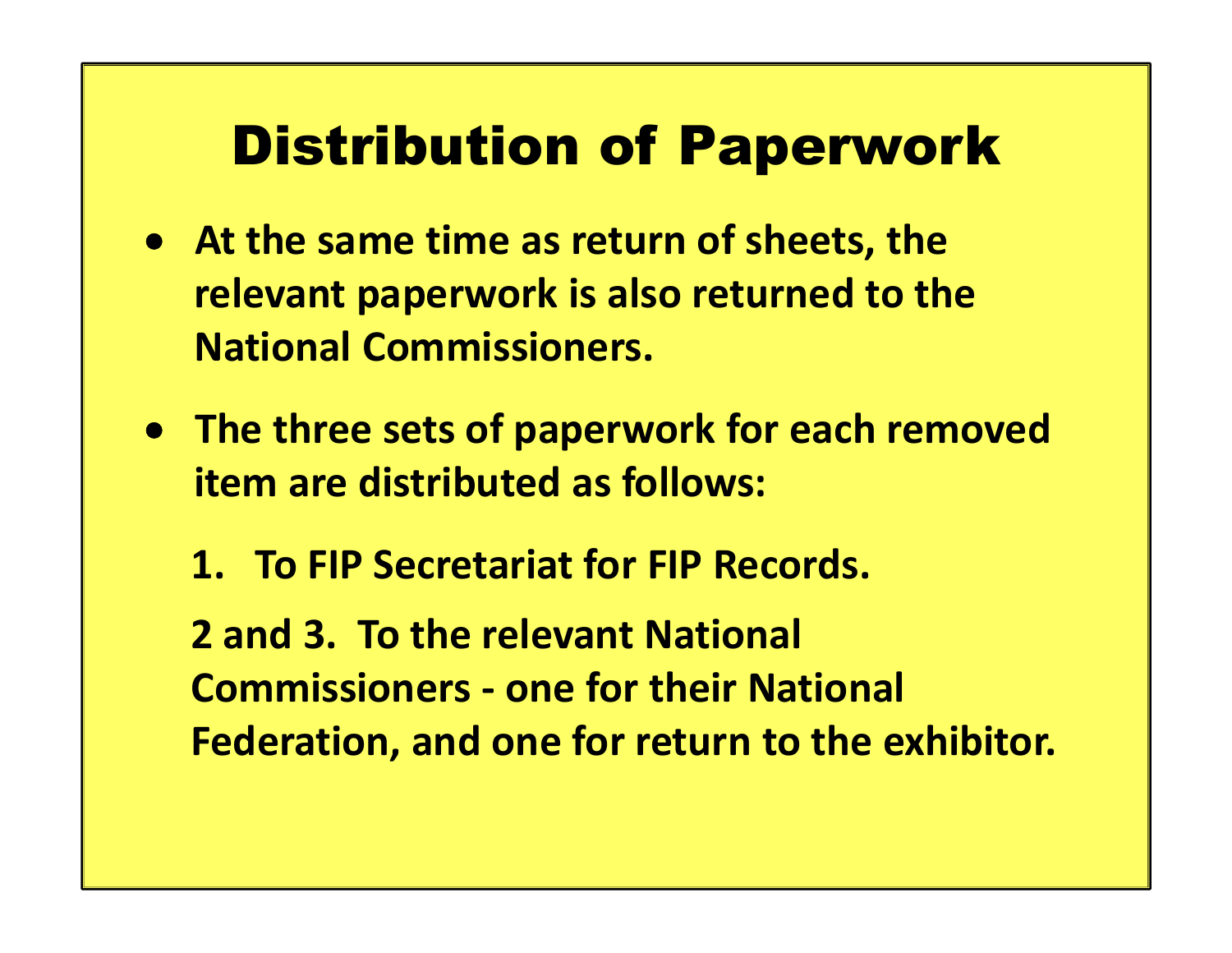# Expert Team Report

- The Expert Team Leader prepares a report of the work of the Expert Team. It contains details of: **Expert Team Report**<br>The Expert Team Leader prepares a repor<br>the work of the Expert Team. It contains cof:<br>1. The number of items examined.<br>2. Details of the recommended actions to<br>taken regarding these items. **Expert Team Report**<br>The Expert Team Leader prepares a report of<br>the work of the Expert Team. It contains details<br>of:<br>1. The number of items examined.<br>2. Details of the recommended actions to be<br>taken regarding these items
	-
	- taken regarding these items.
	- 3. Any recommendations for the consideration of the Jury.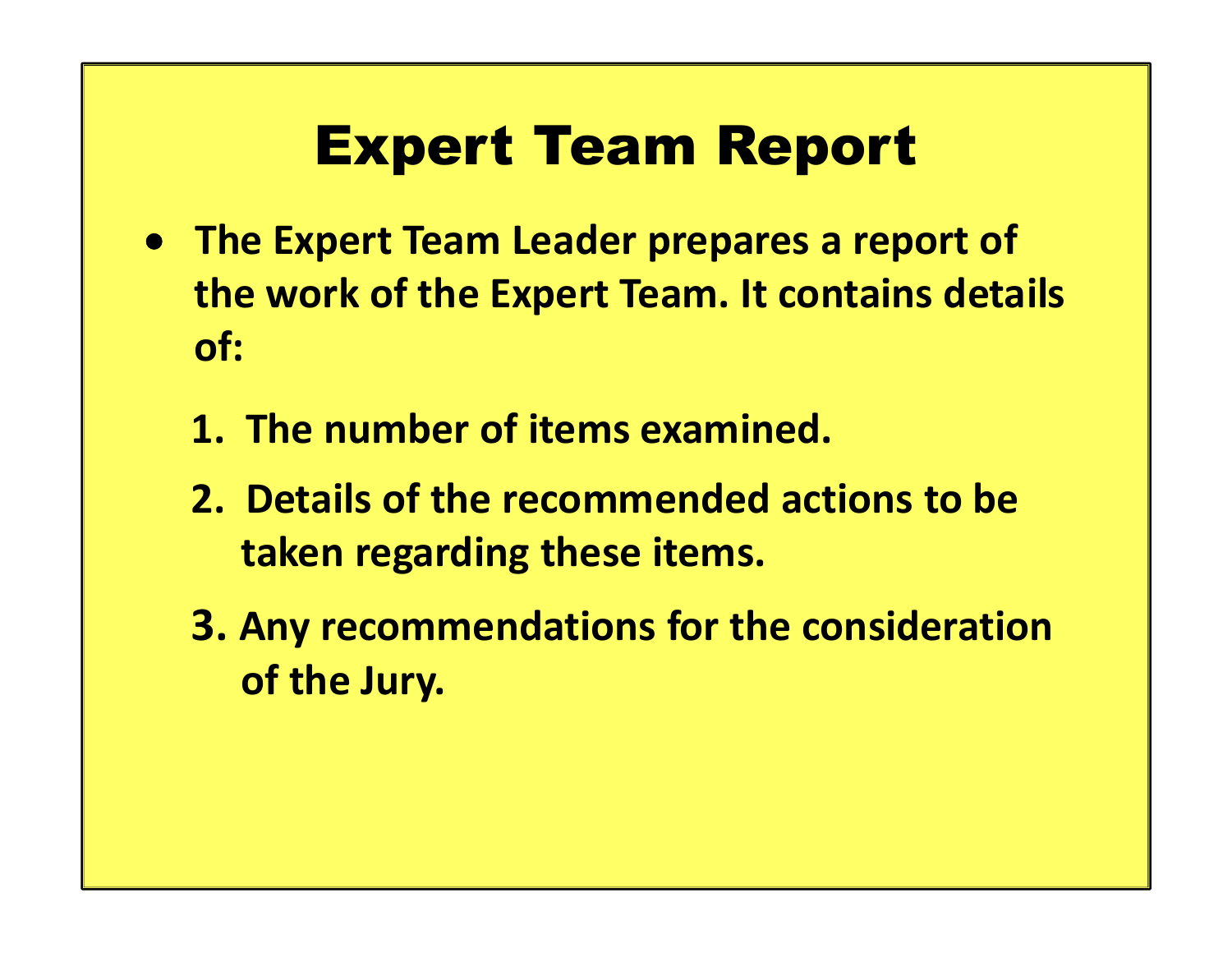## Expert Team Report

- The Expert Team Report is read to the Jury during its final session, and is later published in **Expert Team Report**<br>The Expert Team Report is read to the Jure<br>during its final session, and is later publis<br>the Palmares document.<br>It may contain recommendations to the ju
- It may contain recommendations to the jury regarding penalties to an exhibitor.
- Such penalties are unusual, and typically involve an exhibitor showing items that he has previously been asked to remove. The usual penalty is 5 points, representing one medal level.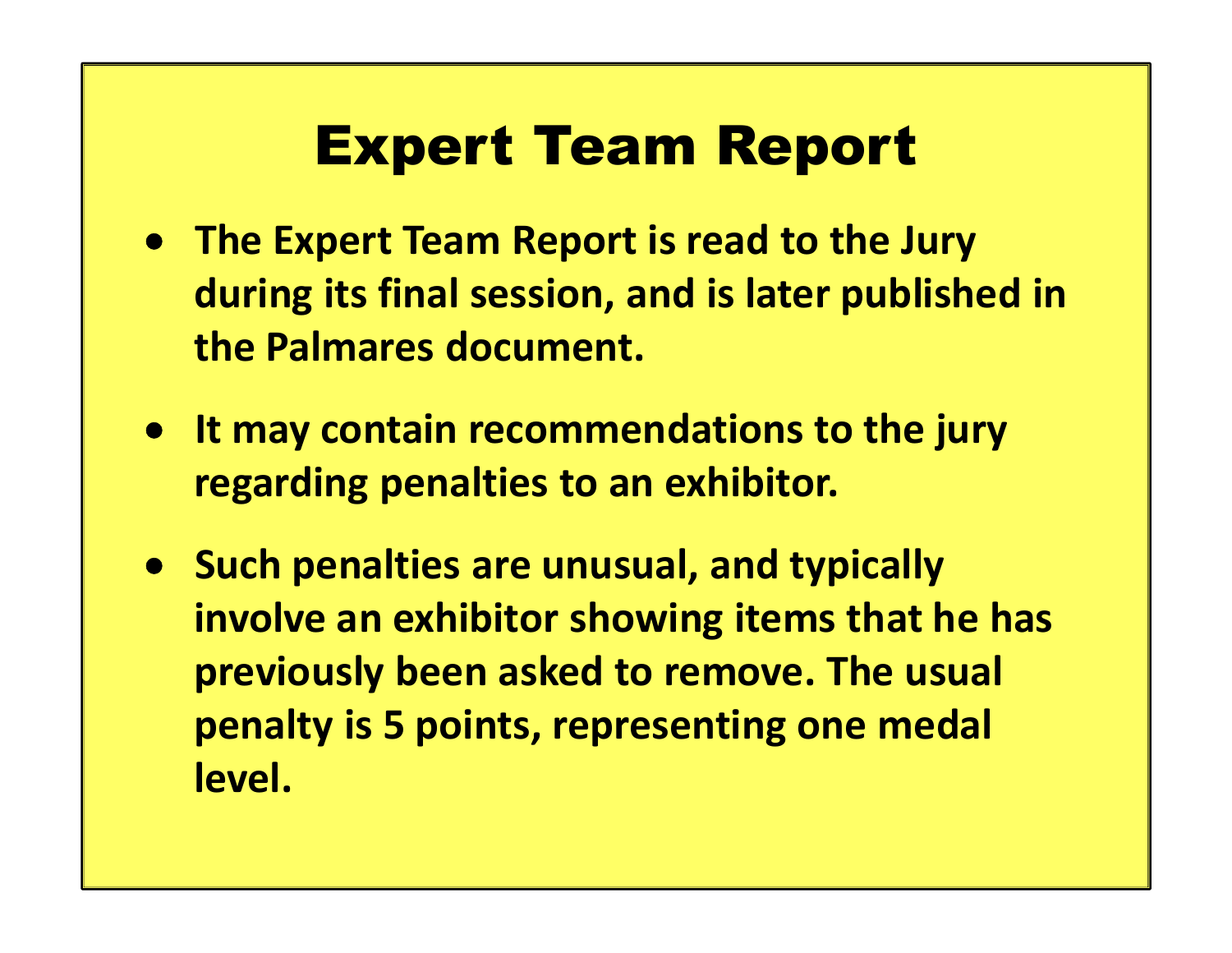## Conclusion

- At the completion of Jury proceedings:
	- A complete set of paperwork is handed to the FIP Secretariat for their records.
	- A thumb drive holdings scans of all the questioned items, suitably identified, is also handed to the FIP Secretariat.